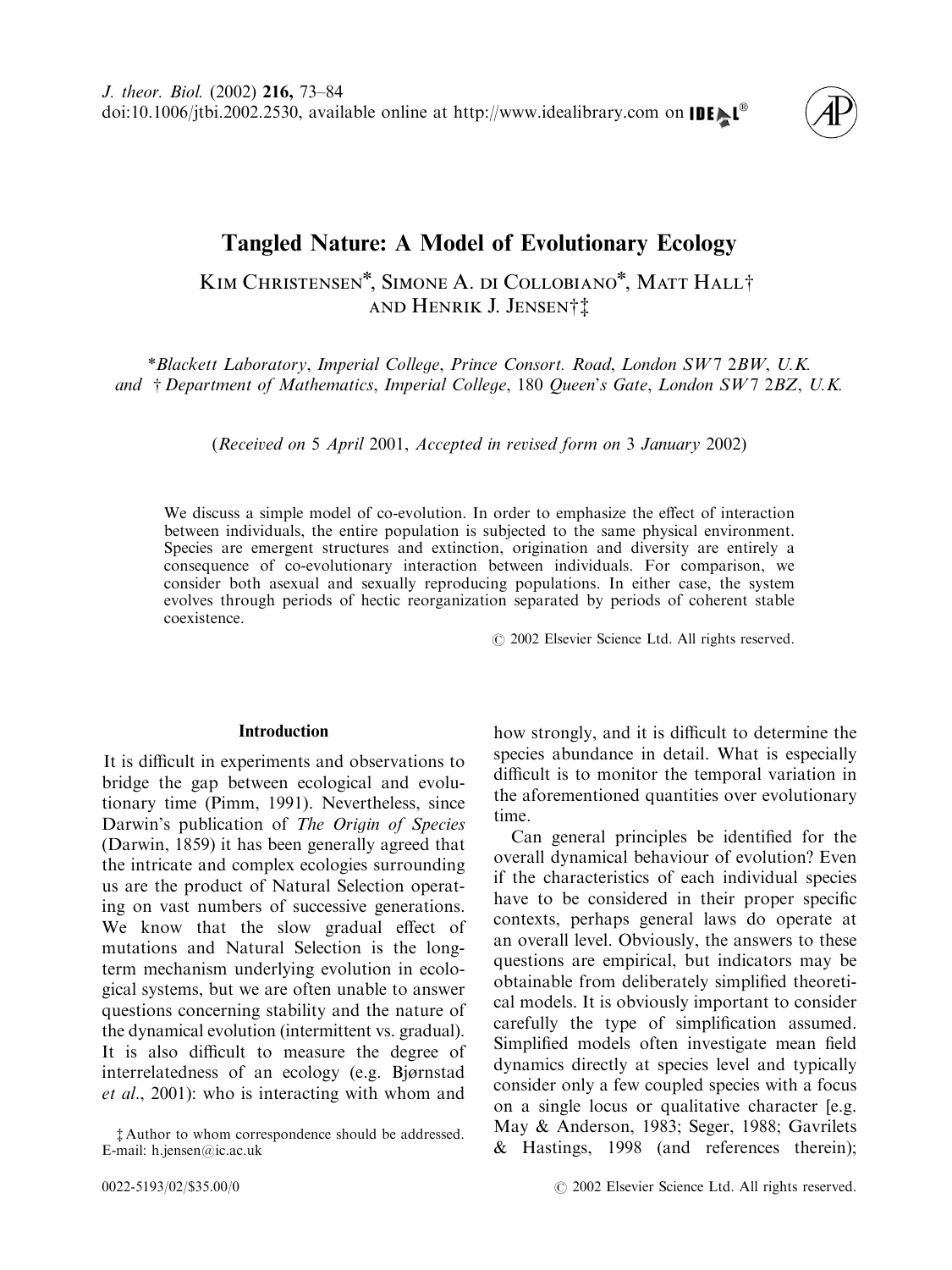[Doncaster](#page-11-0) et al., 2000]. In order to capture the consequences of the complexity characteristic of ecologywe believe it is important to treat species as emergent structures and to allow for the multitude of interactions each individual (and therefore species) is subject to. Our studyalso indicate the importance of including stochastic fluctuations in the dynamics, this is done by applying probabilistic dynamics at the level of individuals. We find that the very nature of the dynamics of the ecology is strongly influenced by the complexity of the system.

Temporal as well as spatial variations in the physical environment are known to play an important role in evolution. It is also often assumed that co-evolution with interaction between co-existing individuals, or species, may influence the evolutionary dynamics in a significant way[\(Kauffman, 1995;](#page-11-0) [Bak & Sneppen,](#page-10-0) [1993\)](#page-10-0). The relative importance of selective pressure of purely physical origins and coevolutionaryeffects is not clear, and it seems difficult to resolve the issue solely by use of selected specific case studies. Moreover, seen from an ecological point of view, the biotic and the physical environment are coupled.

In the present paper, we present an individualbased mathematical model of an evolving ecology. An individual-based model has recently been studied by Taylor  $&$  Higgs (2000). Their model focus on pleitropy and epistasis whereas our model is designed to emphasize the ecological interactions between the individuals. Our model is purposely kept sufficiently simple to allow us to simulate evolutionary time-scales. For this reason, we identify individuals with genotype and neglect the difference between genotype and phenotype. [Kaneko \(2000\)](#page-11-0) recently studied synpatric speciation in a model that explicitly investigate the effect of phenotype being different from genotype.

We attempt here to gain some insight into the possible effects of co-evolution through the study of a model in which variations in the physical environment are altogether neglected. Our model is not meant to be a realistic representation of biological evolution, but rather a theoretical approximation in which co-evolution is made to be the prominent driving force. We then demonstrate within this model that speciation

does occur and we study in some detail the dynamical features of the evolution of the model as well as the nature of the ecology created by the co-evolutionary dynamics.

We are interested in the qualitative behaviour of a system in which the mutual interaction between co-existing individuals of different genetic composition determines the possibility of the individual to thrive. The model emphasizes the web of interactions between individuals of different genomic composition, to stress this aspect we will talk about the Tangled Nature model—or the TaNa model for short. We represent biotic factors in terms of the coevolutionaryeffects on the fitness of individuals. The model is a simplification. No distinction is made between genotype and phenotype and the details of the reproductive mechanism are kept to a minimum. This simplification allows us to represent evolution in terms of the dynamics of the distribution of the population in genome space. We demonstrate that at a qualitative level the complex dynamics of the model resembles known aspects of long-term biological evolution such as speciation and intermittent behaviour. It is natural to relate these stable epochs to periods of evolutionary stable strategies (ESS), as introduced by [Maynard Smith \(1982\)](#page-11-0). The stable periods of our model are, however, not perfectly stable as fluctuations caused by mutations can trigger a switch from one stable period to another. We, therefore, suggest calling these periods "quasi-Evolutionary Stable Strategies" or q-ESS. The overall effect of the evolutionary dynamics of the present model is to increase the average duration of the q-ESS.

## Definition of the Model

### INTERACTION

We now define the TaNa model in detail. We represent individuals in the same way as in models considered by, e.g. [Kauffman \(1995\),](#page-11-0) [Higgs & Derrida \(1992\), Gavrilets \(1999\), Eigen](#page-11-0) et al[. \(1988\)](#page-11-0) and Wagner et al[. \(1998\)](#page-11-0). An individual is represented by a vector  $S^{\alpha} =$  $(S_1^{\alpha}, S_2^{\alpha}, \ldots, S_L^{\alpha})$  in genotype space. Here,  $S_i^{\alpha}$  may take the values  $\pm 1$ . These may be interpreted as genes with two alleles, or a string of either pyrimidines or purines. Individuals are labelled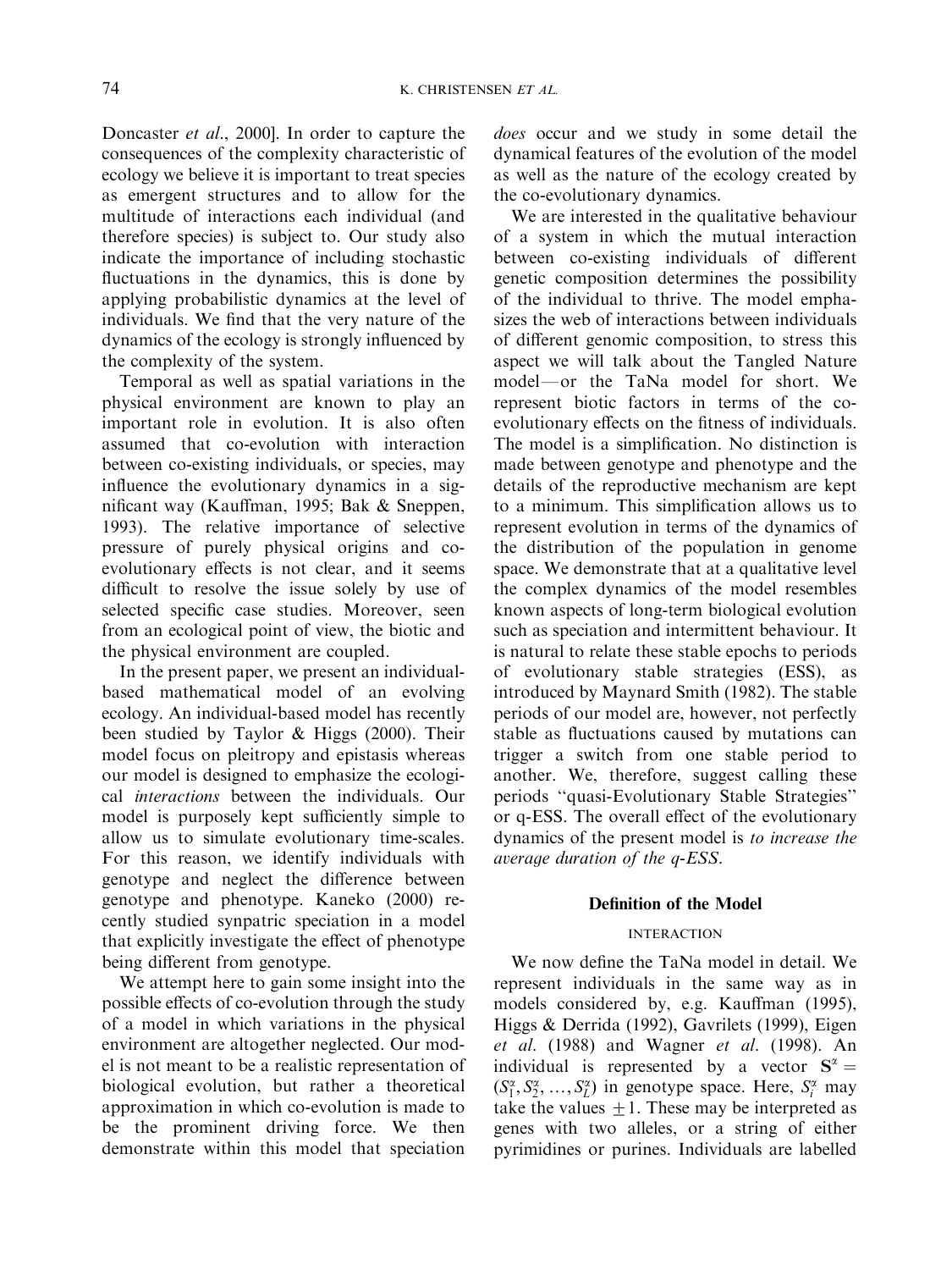<span id="page-2-0"></span>by Greek letters  $\alpha, \beta, \ldots = 1, 2, \ldots, N(t)$ , where  $N(t)$  is the total number of individuals at time t. When we refer, without reference to a specific individual, to one of the  $2^L$  positions in genome space, we use roman superscripts  $S^a$ ,  $S^b$ ,... with  $a, b, \ldots = 1, 2, \ldots, 2^L$ . Note, many different individuals  $S^{\alpha}, S^{\beta}, ...,$  may reside on the same position, say  $S^a$  in genome space. Geometrically, the vector  $S^a$  represents one of the corners of the *L* dimensional hyper-cube  $S = \{-1, 1\}^L$  (see Fig. 1). The ability of an individual  $\alpha$  to reproduce is controlled by  $H(\mathbf{S}^{\alpha},t)$ 

$$
H(\mathbf{S}^{\alpha}, t) = \frac{1}{N(t)} \sum_{\beta=1}^{N(t)} \sum_{i=1}^{L} J_i(\mathbf{S}^{\alpha}, \mathbf{S}^{\beta}) S_i^{\alpha} S_i^{\beta}
$$

$$
- \mu N(t). \tag{1}
$$

The sum over individuals  $\beta$  in eqn (1) is more conveniently expressed as a sum over the positions S in the genome space  $\mathscr{S}$ , using the occupancy  $n(S, t)$  of the positions we obtain

$$
H(\mathbf{S}^{\alpha}, t) = \frac{1}{N(t)} \sum_{\mathbf{S} \in \mathcal{S}} n(\mathbf{S}, t) \sum_{i=1}^{L} J_i(\mathbf{S}^{\alpha}, \mathbf{S}) S_i^{\alpha} S_i
$$

$$
- \mu N(t). \tag{2}
$$

Two positions  $S^a$  and  $S^b$  in genome space are coupled with the fixed strength  $\mathbf{J}^{ab} = \mathbf{J}(\mathbf{S}^a, \mathbf{S}^b)$ . This coupling is non-zero with probability  $\Theta$ , in which case we assume  $J^{ab} \neq J^{ba}$  to be random and uniform on the interval  $[-c, c]$ , where c is a constant. The structure of the coupling in genome space is sketched in Fig. 1.

Some comments about the interaction matrix  $J(S^a, S^b)$  are appropriate. In our simplistic approach, a given genome is imagined to lead uniquely to a certain set of attributes (phenotype) of the individuals/organisms. The positions  $S^a$  and  $S^b$  represent blueprints for organisms that exist *in potentia*. The positions may very likely be unoccupied but, if we were to construct individuals according to the sequences  $S^a$  and  $S^b$ the two individuals would have some specific features. Anecdotally, we can imagine that  $S^a$ corresponds to rabbits and  $S<sup>b</sup>$  represents foxes. The number  $J(S^a, S^b)$  now represents the potential influence of an individual constructed according to the genome sequence  $S^b$  on an



Fig. 1. A three-dimensional genome space. For  $L = 3$ , the sequence of genes uniquely defines a vertex of a cube. The number of edges (dotted lines) that must be traversed between two vertices defines their Hamming distance. Interactions between vertexes are shown as solid curves with thickness indicating the strength and circles placed at the vertexes have radii proportional to the occupation (number of individuals present) with the genome in question. Note that interactions are defined even for unoccupied vertices.

individual constructed according to the genome sequence  $S^a$ . In our toy example,  $J(S^a, S^b)$ represents the fact that the foxes will tend to eat the rabbits and thereby decrease the rabbits ability to survive and  $\mathbf{J}(\mathbf{S}^b, \mathbf{S}^a)$  represents the fact that the availability of rabbits as a food source will help to sustain the foxes. Other examples could be parasitic or collaborative relationships. In order to emphasise co-evolutionary aspects we have excluded "self-interaction'' among individuals located at the same positions S in genome space, that is we use  $J(S, S)=0.$ 

In reality, the mutual influence between two individuals of a certain genotype (phenotype) is, of course, not a random quantity. The interaction maybe collaborative, competitive or neutral. It is this aspect, we represent by ascribing a set of fixed randomly assigned coupling strengths between the positions in genome space.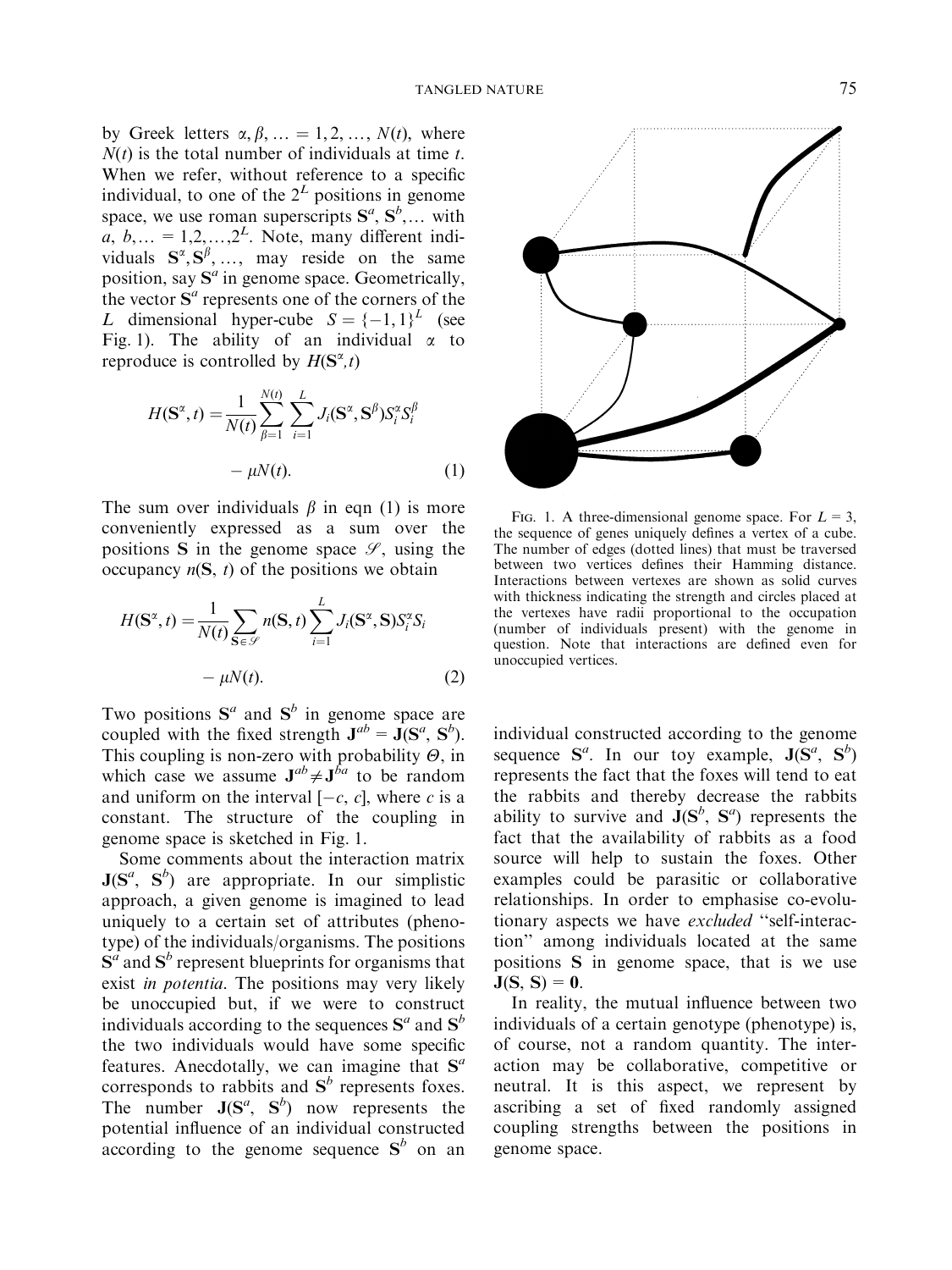<span id="page-3-0"></span>We stress that the segregation (or speciation), to be discussed below, is an effect of different couplings between different positions  $S^a$  and  $S^b$ . When we assume  $J_i(\mathbf{S}^a, \mathbf{S}^b) = J_0$  constant independent of  $S^a$  and  $S^b$ , we find the population not to be concentrated around a subset of all positions in genome space, instead the population is smeared out through the genome space in a diffuse manner.

The conditions of the physical environment are simplistically described by the term  $\mu N(t)$  in eqn  $(1)$ , where  $\mu$  determines the average sustainable total population size. An increase in  $\mu$ corresponds to more harsh physical conditions. This is a simplification, though one should remember that the physical environment encountered byan organism is to some extent produced by the presence of other living organisms. Consider, for example, the environment experienced by the bacterial flora in the intestines. Here, one type of bacteria very much live in an environment strongly influenced by the presence of other types of bacteria. In this sense, some fluctuations in the environment may be thought of as included in the matrix  $J(S^a, S^b)$ .

### **REPRODUCTION**

Asexual reproduction consists of one individual being replaced by two copies, this event occurs for individuals  $S^{\alpha}$  with a probability per time unit proportional to

$$
p_{off}(\mathbf{S}^{\alpha}, t) = \frac{\exp[H(\mathbf{S}^{\alpha}, t)]}{1 + \exp[H(\mathbf{S}^{\alpha}, t)]} \in [0, 1].
$$
 (3)

In the case of sexual reproduction, an individual  $S^{\alpha}$  is picked at random and paired with another randomly chosen individual  $S^{\beta}$ with Hamming distance  $d = \frac{1}{2}$  $\sum_{i=1}^{L} |S_i^{\alpha} S_i^{\beta}$   $|\le d_{max}$  (allowing at most  $d_{max}$  pairs of genes to differ). The pair produces an offspring  $\gamma$  with a probability  $\sqrt{p_{off}(\mathbf{S}^{\alpha}, t)p_{off}(\mathbf{S}^{\beta}, t)}$ , with  $S_i^{\gamma}$  $\frac{1}{\sqrt{2\pi}}$ chosen at random from one of the two parent genes, either  $S_i^{\alpha}$  or  $S_i^{\beta}$ . Choosing genes at random from the parents may be thought of as a process similar to recombination for  $d_{max} \geq 1$ . A maximum separation criterion was used by Higgs  $\&$ [Derrida \(1992\)](#page-11-0) to show that this criterion is sufficient to induce speciation in a population evolving in a flat fitness landscape. Gavrilets and collaborators ([Gavrilets](#page-11-0) et al., 1998, [2000;](#page-11-0) [Gavrilets, 1999\)](#page-11-0) used the separation criterion to study parapatric speciation in holy adaptive landscapes, i.e. fitness landscapes with a large degree of neutrality.

## Mutation

Genes mutate with probability  $p_{mut}$ , represented by a change of sign  $S_i^{\gamma} \rightarrow -S_i^{\gamma}$ , during the reproduction process.

## Annihilation

For simplicity, an individual is removed from the system with a constant probability  $p_{kil}$  per time step. This procedure is implemented both for asexual and sexually reproducing individuals.

## Time Step

A time step consist of one annihilation attempt followed by one reproduction attempt. One generation consists of  $N(t)/p_{kil}$  time steps, the average time taken to kill all currently living individuals.

## **Stability**

At an average level of description, and neglecting mutations, the above dynamics is described by the following set of equations (one equation for each position in the genotype space):

$$
\frac{\partial n(\mathbf{S},t)}{\partial t} = [p_{off}(\mathbf{S},t) - p_{kill}]n(\mathbf{S},t)
$$
(4)

controlling the temporal evolution of the occupancy  $n(S, t)$  of the positions S in genotype space  $\mathscr{S}$ . Stationary solutions (i.e. those for which  $\partial n/\partial t=0$ ) demand either  $n(S, t)=0$  or  $p_{off}(S, t) p_{kill}$ . During the q-ESS, the system manage to find a configuration in genotype space for which all occupied positions satisfy the balance between production of offspring and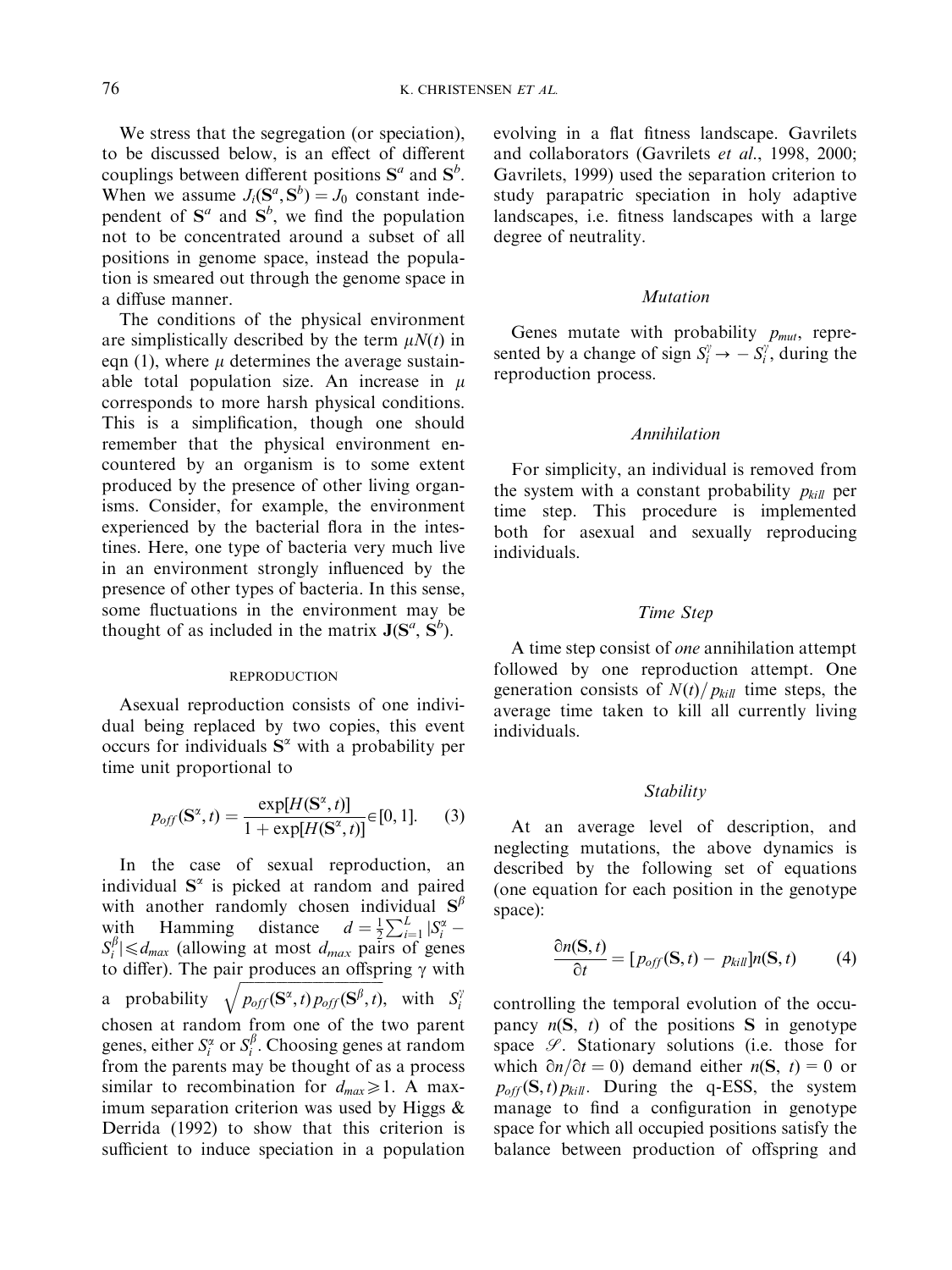decease. The fitness  $p_{off}(\mathbf{S}^a, t)$  of individuals at a position  $S^a$  depends on the occupancy  $n(S^b, t)$  of all the sites  $S^b$  with which site  $S^a$  is connected through couplings  $J^{ab}$ . Accordingly, a small perturbation in the occupancyat one position is able to disturb the balance between  $p_{off}(S, t)$ and *pkill* on connected sites. In this way, an imbalance at one site can spread as a chain reaction through the system, possibly affecting a global reconfiguration of the genotypical composition of the population.

#### Dynamical Behaviour

We consider two different types of populations:  $(1)$  a purely as exual population and  $(2)$  a purely sexual population.

#### ASEXUAL REPRODUCTION

In this subsection, we discuss the model when all reproduction is assumed to be asexual.

#### INITIATION

Let us consider the initiation of the model. First, we place the entire population  $N(0)$  at a randomly chosen location  $S^*$  in genome space. The  $H$ -function in [eqn \(2\)](#page-2-0) will be given by  $H(S^*,0) = -\mu N(0)$  since  $n(S) = 0$  for  $S \neq S^*$  and  $J(S^*, S^*) = 0$ . If no mutations can occur the population will remain confined at the location  $S^*$  and the size of the population  $n(S^*, t)$  will according to [eqn \(4\)](#page-3-0) approach the value

$$
N^* = \frac{1}{\mu} \ln \left( \frac{1 - p_{kill}}{p_{kill}} \right).
$$

Mutations do occur, however, and the population will migrate away from the original location S\* into the surrounding region of genome space. In Fig. 2, we show a cladogram indicating the evolution of the first 110 generations. During this initial period, the newly invaded positions are only occupied for a few generations (indicated by the short horizontal lines in Fig. 2). After this period of rapid changes, a relatively stable configuration is achieved, and the occupied positions to the right in Fig. 2 indicate that the system has entered its first q-ESS.



Fig. 2. The initial diversification from a single position in genome space. The system is initialized at time  $t = 0$  with 500 identical individuals and allowed to develop autonomously. Time is plotted horizontally. Similar to ordinary cladograms different genotypes are located at different vertical positions. Vertical lines represent parentages. Horizontal lines starts at the time a genotype is created and stops when the genotype becomes extinct. The system mutates away from the initial location, which becomes extinct relatively quickly. After 34 branchings the system finds a stable configuration and enters the first q-ESS (see [Figs 3](#page-5-0) an[d 4\)](#page-5-0).

We have also studied simulations started out from an initial population spread out over many randomly chosen positions in genome space. Most of these initially occupied positions rapidly become extinct. In this way, the diversity in genome space passes through a ''bottleneck'' before the population starts to migrate out into genome space from one or a few positions which were able to pass through the bottleneck. From then on, the evolution of the ecologybehaves in the same way as when started out from one single position in genome space.

#### LONG TIME BEHAVIOUR

Now, we turn to a discussion of the nature of the long time dynamics of the model. The model consists of a variable number of co-evolving individuals all subject to the same physical environment. An individual's ability to thrive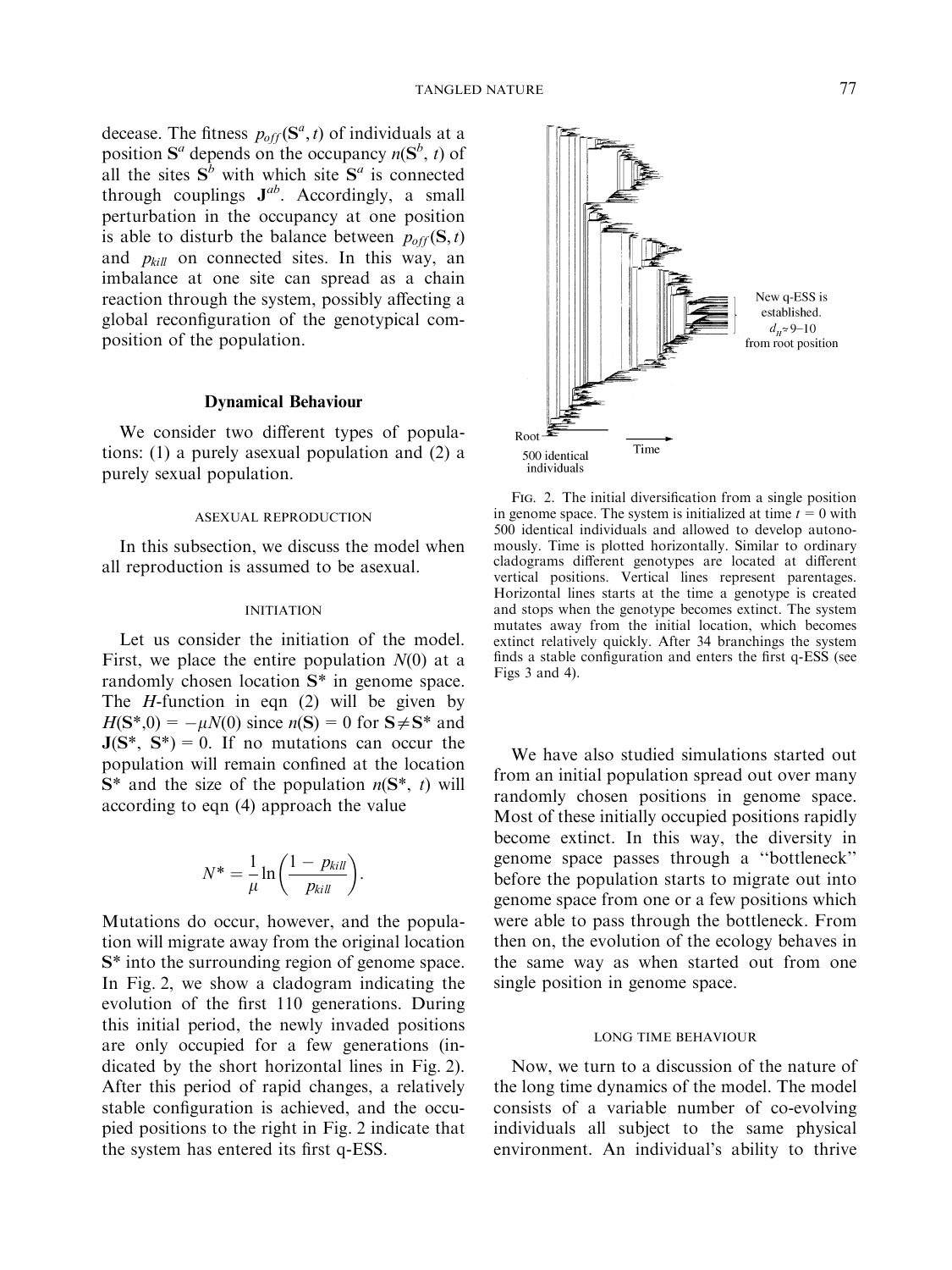<span id="page-5-0"></span>depends on its own genetic composition as well as the genetic composition of the other individuals present. The dynamical evolution, driven by mutations, will have to strike a balance between the multiplication of the individuals and the total carrying capacity of the environment. Different types of genotypical compositions of the population can achieve this balance.

One possibility consists of very numerous populations distributed on a relatively small number of isolated regions in genotype space corresponding to a small number of species (compared to the total number of genotypes for a given genome length). These configurations can be stable for verymanygenerations and allow the species to co-exist quietly during coherent periods of little variation in the total size or composition of the population, see Fig. 3. In Fig. 4, we demonstrate that the occupancy of the positions in genome space fluctuates only verylittle during these stable periods. We call these epochs q-ESS, or quasievolutionary stable strategies [\(Maynard Smith, 1982\)](#page-11-0). The q-ESS exhibit a degree of stability against mutationinduced changes, but fluctuations in the frequency distribution in genome space can abruptly destabilize such a configuration. We show, however, in Fig. 5 that the distribution of durations of the q-ESS, measured in numbers of generations, is very broad.



FIG. 3. Change of total population,  $N(t)$ , with time for a system with  $L = 20$ ,  $\mu = 0.1375$ ,  $p_{kill} = 0.2$ ,  $p_{mutate} = 0.01$ ,  $c = 100$  and  $\theta = 0.25$ . Regions of high population and low relative fluctuations (q-ESS) are clearly distinct from regions of low population and high relative fluctuations (transition periods).



Fig. 4. Occupation of genome space vs. time for the same simulation as in Fig. 3. We arrange the positions in genome space in a convenient arbitrary way along the y-axis and place a dot for each occupied location at a given time. Periods of stability (q-ESS) interrupted by periods of hectic rearrangement are clearly visible.



Fig. 5. Log–log plot of the distributions of lengths of q-ESS (solid line), transition periods (dotted line) and lifetimes of occupied locations in genome space (dot-dashed line). We observe power-law-like behaviour in both the q-ESS and the lifetimes of genome space locations, but the transition periods exhibit an abrupt cut-off at much shorter times. The lifetimes curve extends further than that of the q-ESS, indicating that locations mayremain occupied from one q-ESS to another, surviving the transition.

#### TRANSITIONS

The q-ESS periods are separated by periods of hectic rearrangements of the genotypical composition of the entire population. During these periods of rapid change, the total number of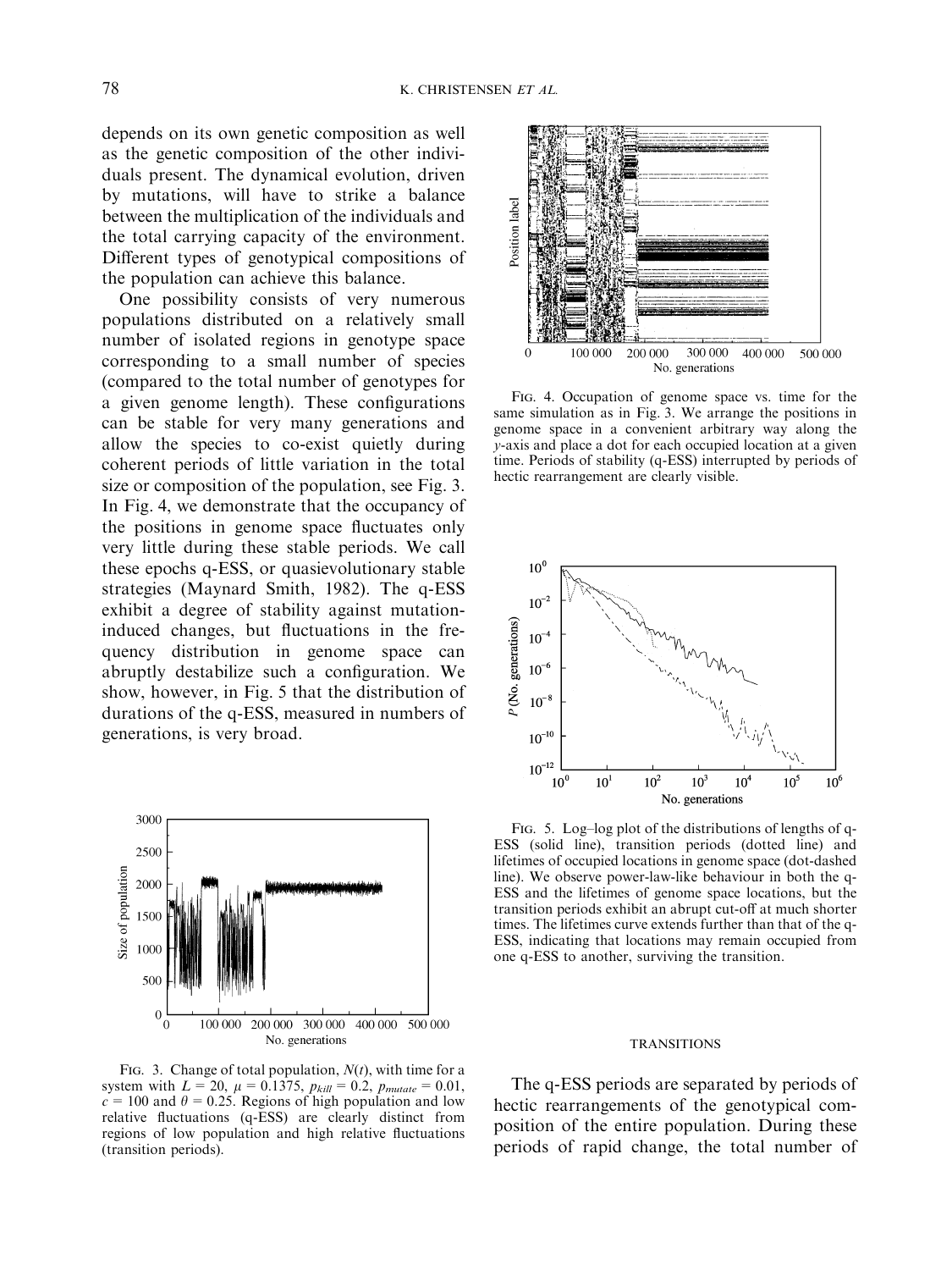individuals is smaller and populations located at specific positions in genome space undergo sequences of bifurcations as seen in [Fig. 6,](#page-7-0) where we follow the evolution across the hectic transition period from one q-ESS to the next. The figure is a cladogram tracing out all the descendants originating from one root. One notices that most of the new positions spun off from the root die before the next q-ESS is reached. While new branches are created old ones die. The periods of rapid rearrangement in genome space are transition periods during which the system searches for a new stable configuration.

The nature of the transition from one q-ESS to the next is indicated in [Fig. 7.](#page-8-0) This set of diagrams represents in a quantitative way the positions with the largest occupation together with the couplings in genome space.

Gene sequences in the diagrams are as follows:

that although the new mutant does not survive for long, it has drastically reduced the population at  $S^1$ , which in turn has a harmful effect on  $S<sup>2</sup>$  and  $S<sup>3</sup>$ . In (c), we observe that two further new mutants,  $S^4$  and  $S^5$  have been able to invade, this is due to the reduced fitness of the original sites from the effect of the first invader. The new mutants are transient, they represent steps on an adaptive walk. The system is now in a situation where it is partly executing such a walk, and partly still in the previous coherent state. This continues into (d), where we can see that  $S<sup>1</sup>$  and  $S<sup>3</sup>$  are still holding on, and their complete first circles evince they are still reproducing. By (e), however, things have changed again. The adaptive walkers are now out-competing the originals,  $S<sup>1</sup>$  has become extinct and  $S<sup>3</sup>$  has a very low population. We also observe the formation of a double flower  $(S<sup>7</sup>$  and  $S<sup>8</sup>)$  which consists of two fit centres

S<sup>1</sup> ¼ ðþ1; þ1; þ1; 1; 1; þ1; 1; þ1; 1; 1; þ1; 1; þ1; 1; þ1; 1; 1; 1; þ1; 1Þ; S<sup>2</sup> ¼ ðþ1; þ1; 1; 1; 1; þ1; 1; þ1; þ1; þ1; 1; 1; þ1; 1; þ1; 1; 1; 1; þ1; 1Þ; S<sup>3</sup> ¼ ðþ1; þ1; 1; 1; 1; þ1; 1; 1; 1; þ1; þ1; 1; 1; 1; 1; 1; 1; 1; 1; 1Þ; S<sup>4</sup> ¼ ðþ1; þ1; 1; 1; 1; þ1; 1; þ1; þ1; þ1; 1; 1; 1; 1; þ1; þ1; 1; 1; þ1; 1Þ; S<sup>5</sup> ¼ ðþ1; þ1; 1; 1; 1; þ1; 1; þ1; þ1; þ1; 1; 1; 1; 1; þ1; þ1; 1; 1; þ1; 1Þ; S<sup>6</sup> ¼ ðþ1; þ1; þ1; 1; 1; þ1; 1; 1; 1; 1; þ1; 1; þ1; þ1; þ1; 1; 1; 1; þ1; 1Þ; S<sup>7</sup> ¼ ðþ1; þ1; 1; 1; 1; þ1; 1; þ1; þ1; þ1; þ1; 1; þ1; 1; þ1; 1; þ1; 1; þ1; þ1Þ; S<sup>8</sup> ¼ ðþ1; þ1; 1; 1; 1; þ1; 1; þ1; þ1; þ1; þ1; 1; þ1; 1; þ1; 1; þ1; 1; 1; þ1Þ; S<sup>9</sup> ¼ ð1; þ1; þ1; 1; 1; þ1; 1; þ1; 1; 1; þ1; 1; þ1; 1; 1; 1; 1; þ1; þ1; 1Þ; S<sup>10</sup> ¼ ð1; 1; 1; 1; 1; þ1; 1; þ1; 1; 1; 1; þ1; þ1; 1; 1; 1; 1; þ1; þ1; 1Þ; S<sup>11</sup> ¼ ð1; þ1; 1; 1; 1; þ1; 1; þ1; þ1; 1; þ1; 1; 1; 1; þ1; 1; þ1; 1; 1; þ1Þ; S<sup>12</sup> ¼ ð1; þ1; 1; þ1; 1; þ1; 1; þ1; þ1; 1; þ1; 1; þ1; 1; þ1; 1; þ1; 1; 1; þ1Þ; S<sup>13</sup> ¼ ð1; 1; 1; 1; 1; þ1; 1; þ1; 1; 1; 1; þ1; þ1; 1; 1; 1; 1; þ1; þ1; 1Þ:

During a transition between one q-ESS and the next, the systems behaviour becomes very hectic. Starting at (a), we see that a new mutant  $S<sup>4</sup>$  has invaded the previous coherent configuration [originally similar to (b)] with a negative interaction with most of the existing flowers but a strong enough positive interaction with one of them for it to survive. This causes the coherent state to be destabilized. In (b), we see in adjacent locations in genome space. The adaptive walk continues for some time until a new q-ESS is found at (f ).

We have studied the distribution of non-zero couplings  $J(S^a, S^b)$  between a given occupied position  $S^a$  and another occupied position  $S^b$ . During the q-ESS this distribution is narrow and its average is smaller than during the transition periods, where the distribution broadens.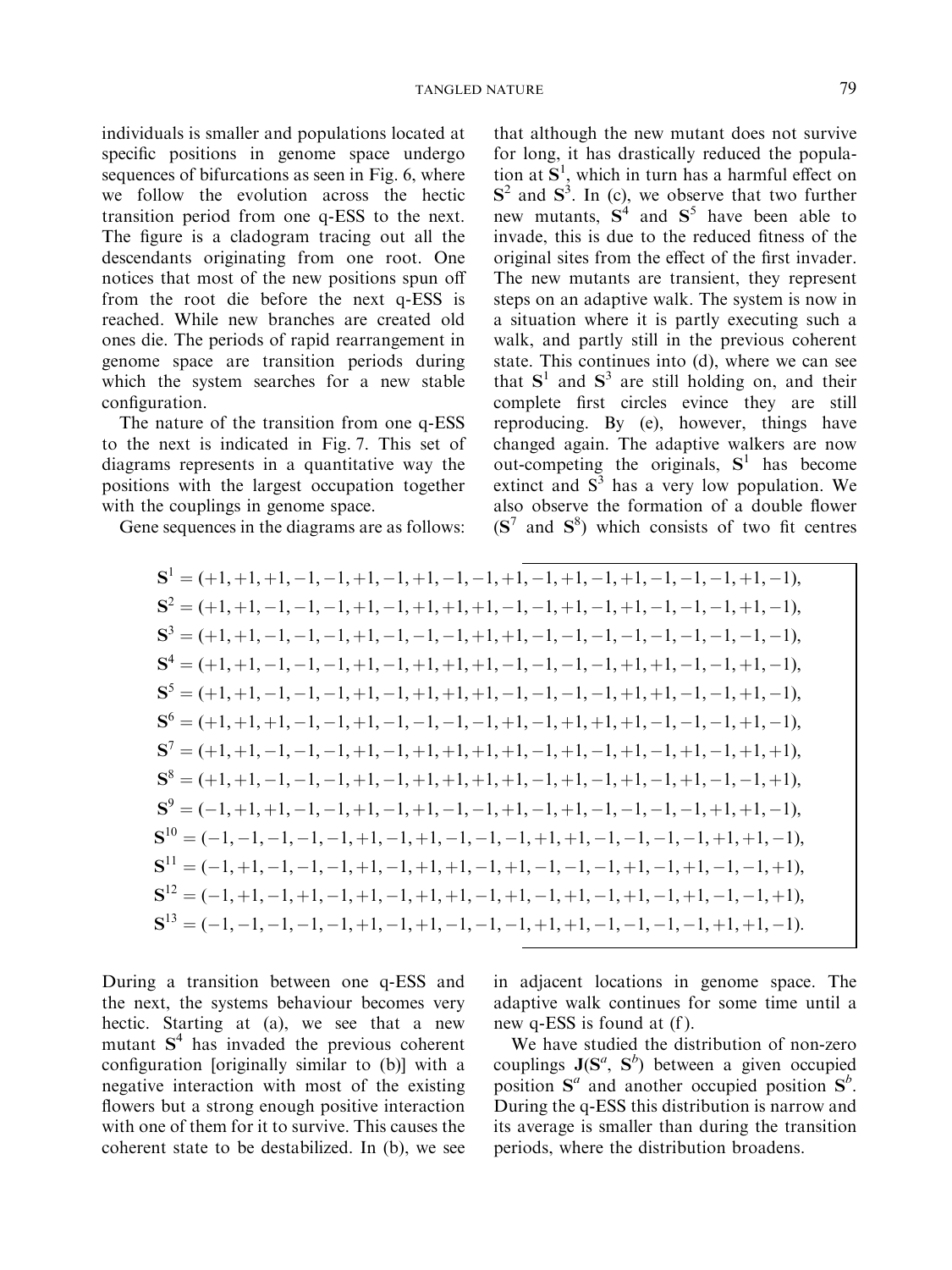<span id="page-7-0"></span>

Fig. 6. The descendants of a fit location across a transition period. The lower portion of this figure is a slice from an occupation plot, similar to [Fig. 4.](#page-5-0) We track the descendants of a single, fit location across the transiton and into the next q-ESS. After 12 branchings the descendants have found a new fit configuration that is stable enough to form part of the new q-ESS. The original location does not survive the transition and lineages of the other fit locations from the original state die out very rapidly.

#### EPOCH DISTRIBUTIONS

It is interesting to take a further look at [Fig. 5.](#page-5-0) One notices that the distribution of lifetimes of occupied positions reaches as far out as the distribution of q-ESS durations. In fact, we observe in the simulations that positions sometimes are able to remain occupied across the transition from one q-ESS to the following,

corresponding to a species that survives a mass extinction. [Figure. 5](#page-5-0) also shows clearly that the periods of hectic reconfiguration typically last for a significantly smaller number of generations than do the q-ESS periods. Finally, it is very interesting to note that both the lifetimes of individual positions and the distribution of q-ESS epoch lengths are power-law-like with exponents around  $-2.3$  and  $-1.8$ , respectively. We mention that the distribution of q-ESS durations can be compared to the distribution of lifetimes of genera obtained from the fossil record. The latter has a shape similar to the distribution of q-ESS durations shown in [Fig. 5.](#page-5-0) Power-law fits to the fossil record data leads to an exponent around 2. For a recent analysis of data from the fossil record, see [Newman &](#page-11-0) [Sibani \(1999\)](#page-11-0).

## ADAPTATION LEVEL INCREASES

We now turn to a discussion of the overall long time effect of the dynamics of the TaNa model. How does the genomic composition of early configurations differ from those generated after hundreds of thousands of generations? In [Fig. 8,](#page-9-0) we show the running average of the durations of the q-ESS as well as the transition epochs. One notices that there is no significant, trend in the duration of the hectic periods of rearrangement separating the consecutive q-ESS. The average duration of the q-ESS periods, however, slowly increases with time. This means that the entire ecology gradually becomes more stable. Or we may say that the ecology (represented by the distribution of the population through genome space) becomes increasingly better adapted; not adapted to some fixed external environment, but adapted in the sense that the ecologyas a whole achieves collectively increasingly stable configurations among the total set of all possible ways of distributing a

 $\blacktriangleright$ 

Fig. 7. Flower diagrams of the configuration of a system during a transition from one coherent state to another. Flower diagrams visualize the interactions and genome space proximities in a system at a given time. Very fit locations have a complete set of nearest mutational neighbours (these make up a ''flower''). Each occupied location is represented bya circle of radius proportional to its occupation (or a number, for verylarge locations) positive interaction strengths are solid lines, and negative interaction strengths are dotted lines. If a flower is out-competed bya new mutant, the q-ESS is disturbed and the system executes an adaptive walk, searching for a new q-ESS. Each diagram is separated by approximately 5–10 generations. See the main text for discussion. The Hamming distance between two highly occupied positions appears midway between them.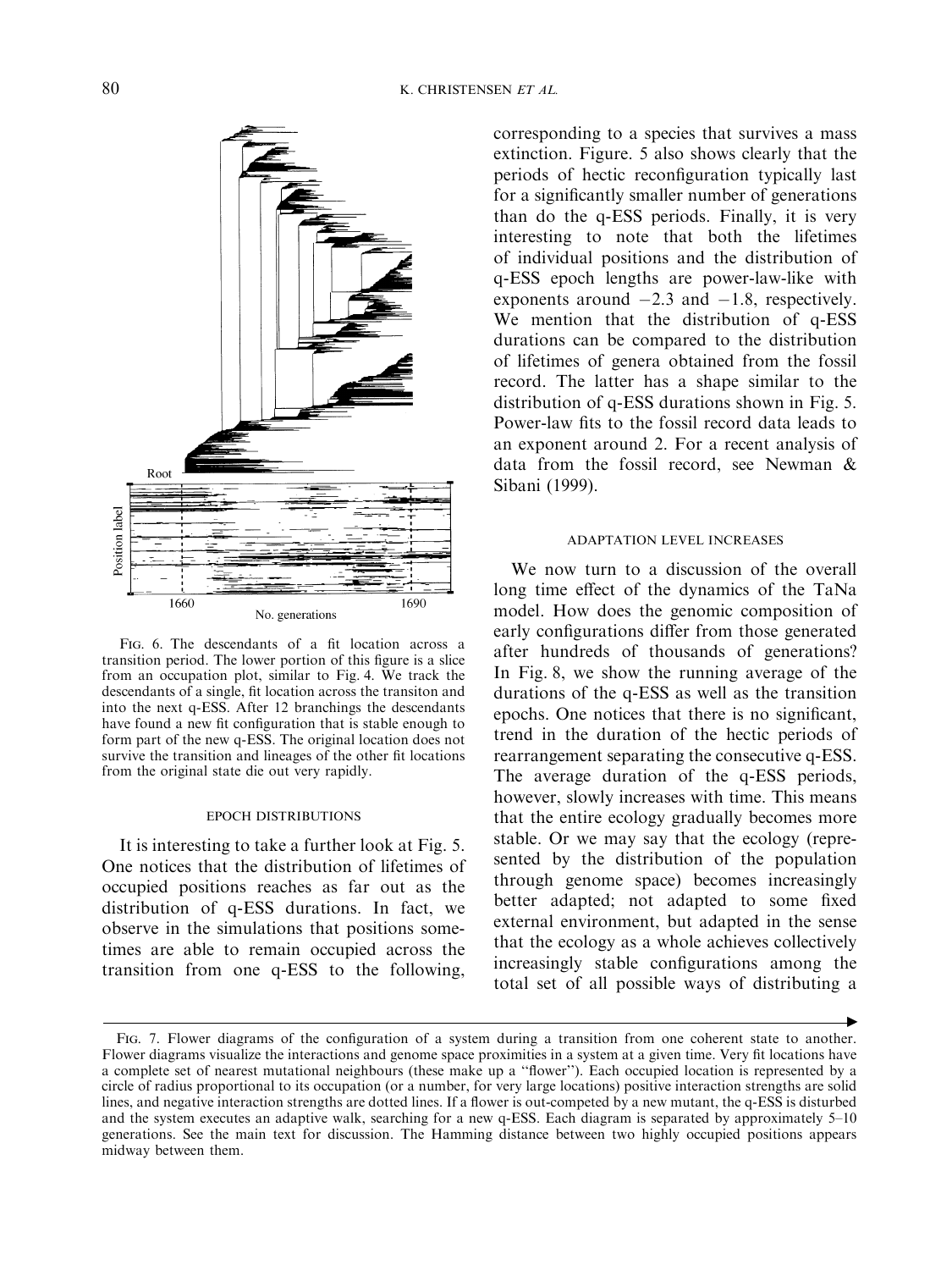<span id="page-8-0"></span>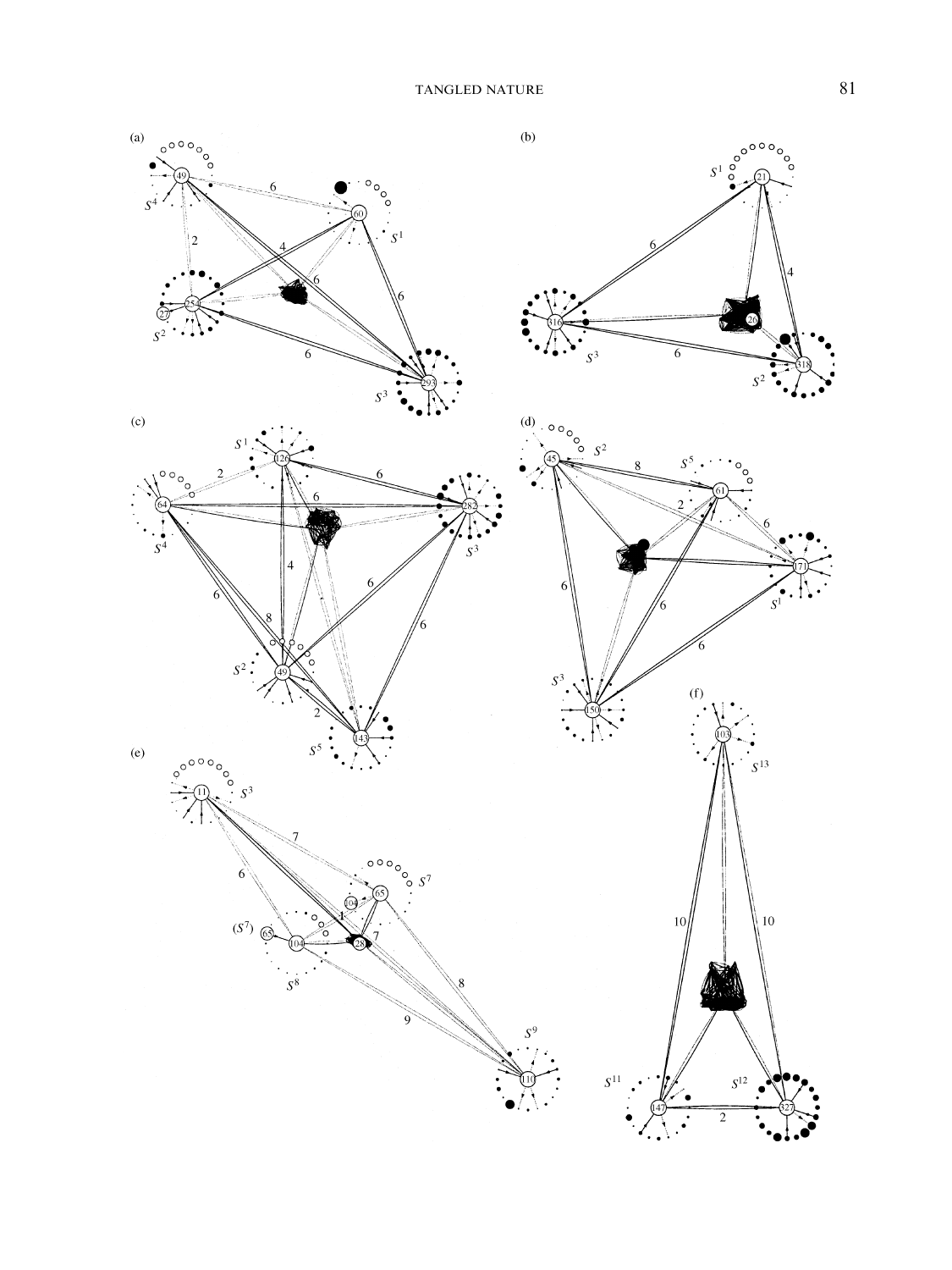<span id="page-9-0"></span>

Fig. 8. Running averages of the duration of q-ESS (solid curve) and transition periods (dotted curve). At the end of a particular state, we evaluate the average length of states up until that point. We see that the average length of the transition periods settles down and fluctuates slightly around constant, whereas the average q-ESS length continues to increase.

population through genome space. Does this mean that eventually some maximally "fit" or adapted configuration is reached? Our simulations indicate, as expected, that the time to reach a stationary state increases exponentially with increasing genome length L. We will accordingly expect that for biologically relevant systems an ecologywould never have the time to reach a final stationary state. Moreover, even if the system becomes stationary in the sense that the average duration of the q-ESS becomes time independent, switching between different equally well-adapted configurations is likely to continue forever. From the statistica1 mechanics of disordered systems, we do not expect the optimally adapted configuration to be unique. Hence, transitions between equally maximally adapted configurations maycontinue even in the mathematical limit of infinitely long time.

The increase of the average duration of the q-ESS can be viewed as an optimizing process. This is in accordance with the suggestion [\(Mayr,](#page-11-0) [1988\)](#page-11-0) that the effect of biological evolution is to optimize some quantity. The identification of the quantitybeing optimized is still debated ([Fogel](#page-11-0) [& Beyer, 2000\)](#page-11-0). Unfortunately, we cannot identifya specific mathematical function of the distribution  $n(S, t)$  in genome space which is optimized as an effect of the dynamics. However, it is very interesting to relate the average

duration of the q-ESS to the extinction rate. Due to insufficient statistics we cannot, unfortunately, make a quantitative comparison. We note, qualitatively, that an increasing average duration of the q-ESS corresponds to a decreasing extinction rate. This is consistent with the [Raup & Sepkoski \(1982\)](#page-11-0) analysis of the fossil record, which suggests that the extinction rate might have declined through the Phanerozoic.

## Sexual reproduction

We now briefly discuss a model in which all individuals are assumed to reproduce sexually. More detail will be presented in a future communication.

### LONG TIME BEHAVIOUR

In [Fig. 9,](#page-10-0) we show the occupancy in genome space at the top and the temporal behaviour of the total number of individuals together at the bottom. We have assumed that the maximum number of genes in which parents can differ,  $d_{max} = 2$ , and in [Fig. 9,](#page-10-0) we plot only the species occupancy, that is we have coarse-grained genome space with a resolution of  $d_{max}$ . This is done in the following way: in each time step, we identify the position with the largest population, we lump this position together with all positions within a distance  $d_{max}$ . Next, we find the position with the second largest population, and lump this location together with all positions within distance  $d_{max}$ . We continue this until all occupied positions have been considered. The locations in genome space are labelled in a convenient, but arbitrary, way. For each time step, we place a dot along the y-axis for each occupied (coarse grained) positions in genome space. Finally, along the x-axis, we convert time steps into time measured in generations. We observe that, similar to the asexual case, the model evolves through a set of q-ESS phases separated byshort transition periods. We also emphasize that wellestablished species can be identified as isolated occupied locations in genome space separated by a distance larger than  $d_{max}$ . However, clusters of a diameter larger than  $d_{max}$  of adjacent occupied genotypes can also occur. This corresponds to a cluster of subspecies. Even configurations corresponding to ring species are sometimes observed.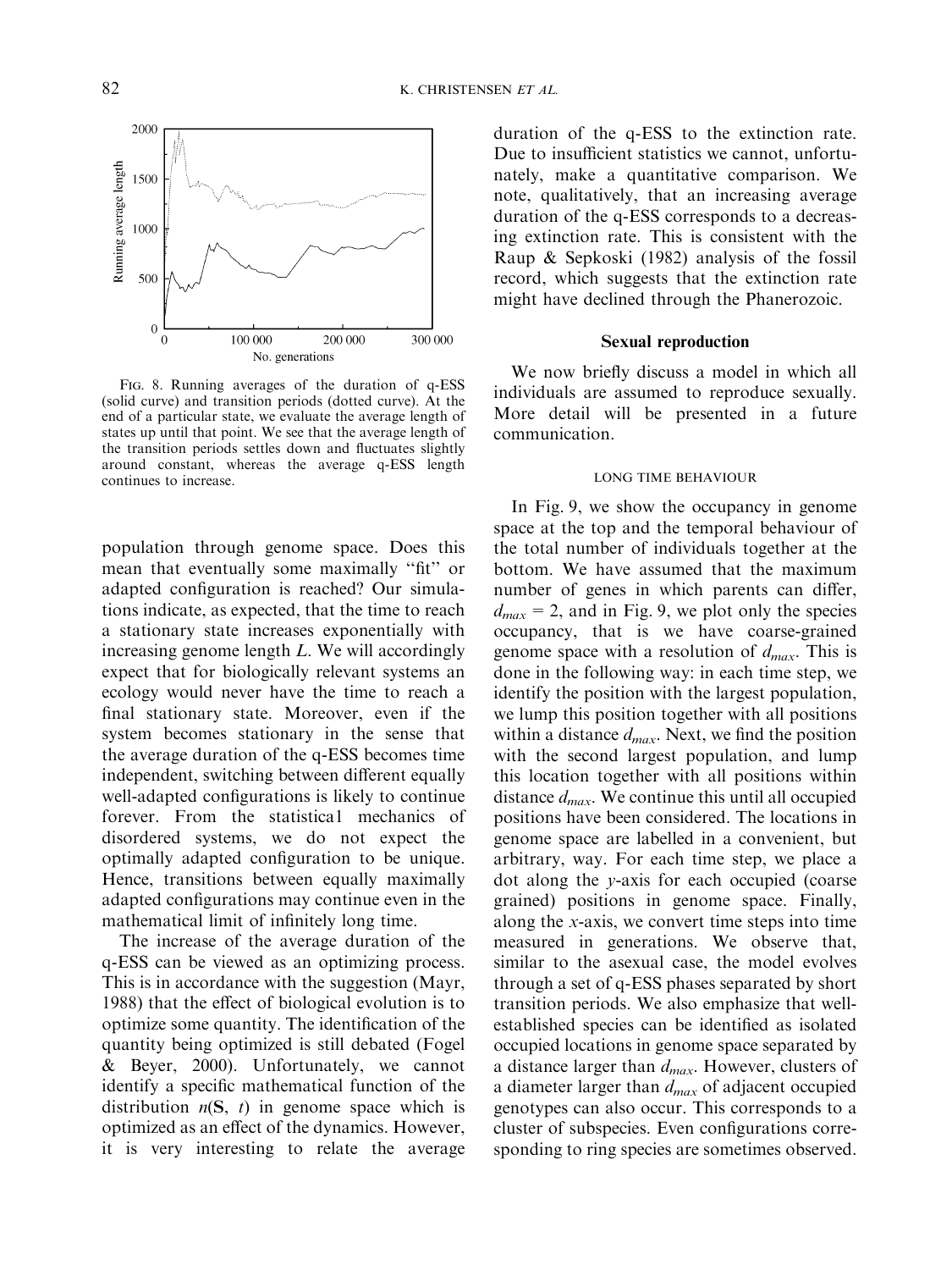<span id="page-10-0"></span>

Fig. 9. The total number of individuals (below) and the occupation plot of the species (above). The horizontal axis is the generational time. The different plateaus in the population size correspond to rearrangements of the population in genome space. Parameters are  $L = 20$ ,  $\mu = 0.07$ ,  $p_{kill} = 0.2$ ,  $p_{mutate} = 0.01$ ,  $c = 100$  and  $\theta = 0.25$ .

For a recent observational study of ring species see Irwin et al[. \(2001\).](#page-11-0)

#### LIFETIME STATISTICS

In Fig. 10, we show the distribution of lifetimes of occupations of individual multiple occupied positions in genome space. A slow power-law-like decay is observed. Note the similarity with the distribution found in the asexual case and with the distributions reported from the fossil record, see e.g. [Newman & Sibani](#page-11-0) [\(1999\)](#page-11-0).

### Discussion and Conclusion

We have discussed a simple, very general mathematical metaphor [see [Gavrilets \(1999\)](#page-11-0) for a veryinteresting discussion of the significance to evolutionary theory of mathematical metaphors] by which we can study the long time (of order  $10<sup>5</sup>$  or  $10<sup>6</sup>$  generations) behaviour of an ecology.

Both asexual and sexually reproducing populations evolve through a set of relatively stable configurations, the q-ESS, separated by short transition periods of hectic reorganization of the



Fig. 10. Distribution of position's lifetime (log–log plot) for the sexual case. Same simulation as in Fig. 9.

genomic composition of the ecology. The population segregates in genome space into well separated clusters of highly occupied positions. Speciation events occur when a position or a tight cluster of positions undergoes successive bifurcations in genome space. This type of behaviour is observed for a broad range of control parameters.

The co-evolutionary dynamics produce a highly tangled interdependent population of species. The evolution gradually increases the robustness of the entire ecologyagainst fluctuations in the genomic and physical environment. In agreement with analysis of the fossil record, we find that the average duration of the q-ESS increases slowly with time.

We have benefited greatly from discussions with A. Burt, A.M. Lerio, R.R.B. Azevedo and, at a very early stage, from conversations with C. Godfray. M.H. and S.A.C. are both supported by research studentships from the EPSRC and K. C. acknowledges the support from a computational EPSRC grant.

#### REFERENCES

- BAK, P. & SNEPPEN, K. (1993). Punctuated equilibrium and criticality in a simple model of evolution. *Phys. Rev. Lett.* 71, 4083–4086.
- BJØRNSTAD, O. N., SAIT, S. M., STENSETH, N. C., Thompson, D. J. & Begon, M. (2001). The impact of specialized enemies on the dimensionality of host dynamics. Nature 409, 1001–1006.